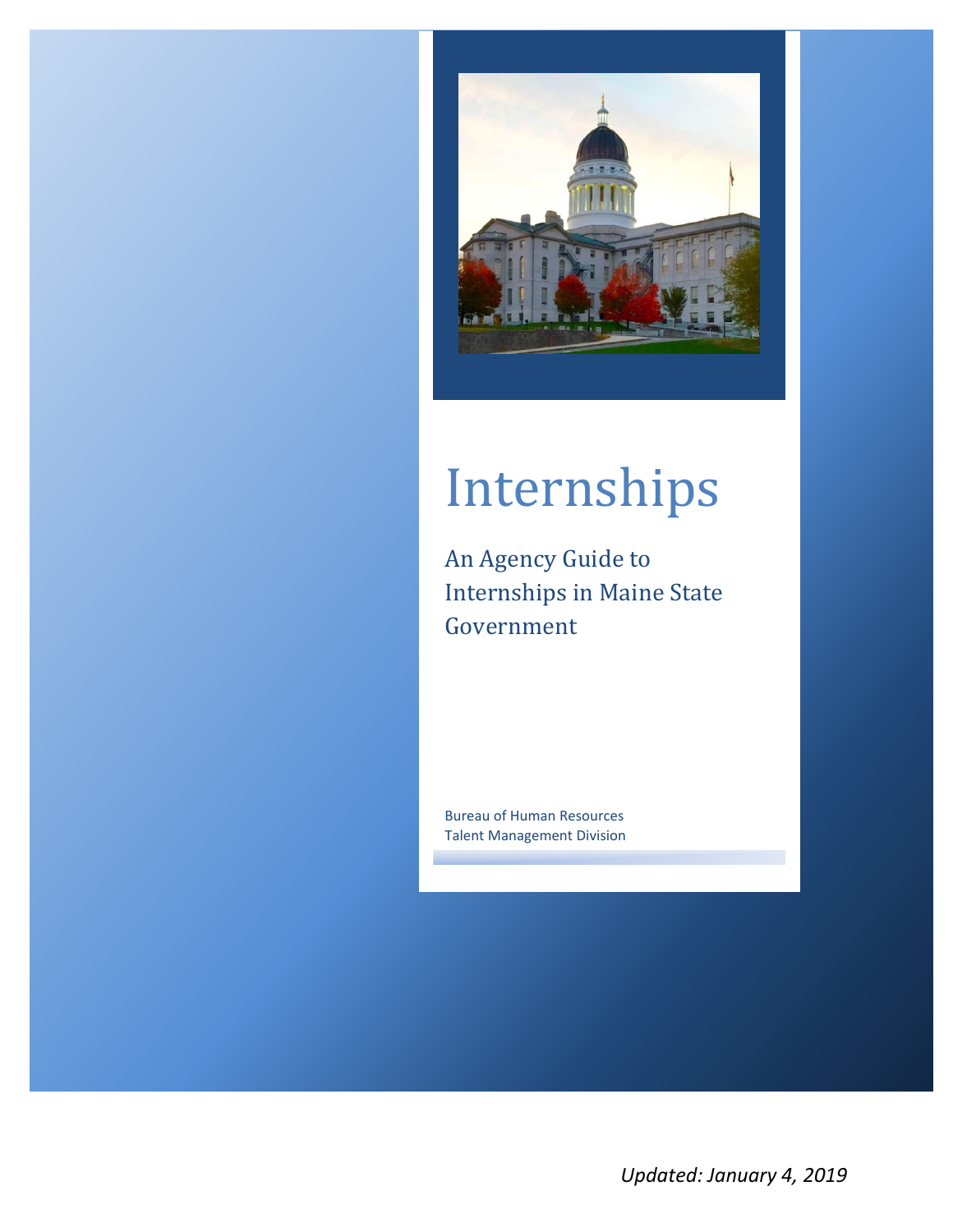# <span id="page-1-0"></span>**TABLE OF CONTENTS**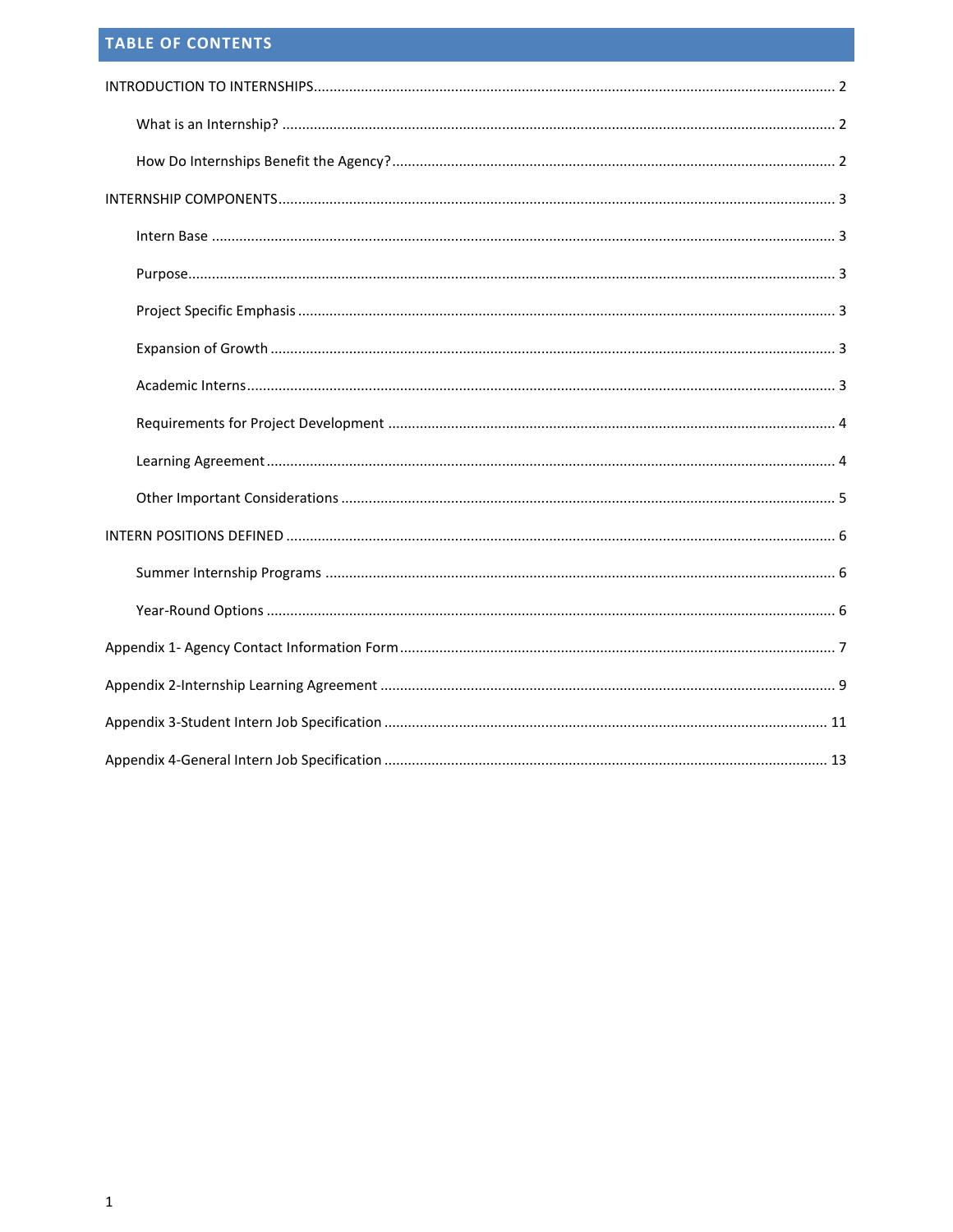#### <span id="page-2-0"></span>**INTRODUCTION TO INTERNSHIPS**

The dream . . . hire experienced new employees who already have the knowledge and skills to "hit the ground running." But this dream conflicts with reality. How can organizations meet the needs of today and prepare the workforce of the future? One solution is to develop a quality internship program within your agency. This reference guide will assist you with the options available for hiring an intern.

#### <span id="page-2-1"></span>WHAT IS AN INTERNSHIP?

An internship is any carefully monitored work or service experience in which an intern has intentional learning goals and reflects actively on what she or he is learning throughout the experience. Although internships can vary widely from agency to agency, some common characteristics include the following in Maine State Government. An internship:

- Is a time-limited experience that usually lasts about 3 to 6 months.
- Is generally a one-time experience.
- May be part-time or full-time.
- May be part of an educational program and carefully monitored and evaluated for academic credit (needs to be established between the intern and the educational institution).
- May be part of a learning plan that someone develops individually.
- Is different from a short-term job or volunteer work and has an intentional "learning agenda" in a structured work environment.
- Includes learning objectives, observation, reflection, evaluation and assessment.
- Has an existing employee working in the department/position to mentor and supervise the intern.
- Seeks to establish a reasonable balance between the intern's learning goals and the specific work tasks of an organization.
- Promotes academic, career and/or personal development.

### <span id="page-2-2"></span>HOW DO INTERNSHIPS BENEFIT THE AGENCY?

Employers benefit from interns in many ways. While the employer is involved in the on-going training and mentoring of interns, the benefits are many and are listed below:

- A year-round source of highly motivated pre-professionals.
- The opportunity to have new perspectives on various processes, procedures and programs.
- Quality candidates for special projects.
- The increased visibility of your organization on college campuses.
- Prepared and trained people for future applicant pools for state employment.
- A proven, cost-effective way to recruit and evaluate potential employees.

Keep in mind that interns are not meant to replace, diminish, or in any way interfere with any current state agency effort or program. They are, instead, a partial response to the need for a succession strategy in state government. Since many state employees will or could leave state government within the next few years, a loss of talent with the attendant skills and knowledge threatens the ability of state government to continue the delivery of the quality and quantity of service that customers deserve. The intern process is intended (at least in part) to increase and prepare a potential pool of talent to meet our anticipated need for qualified employees. Based on this introductory experience, some will choose to work within state government. Others will gain experience and build their resume but choose another career.

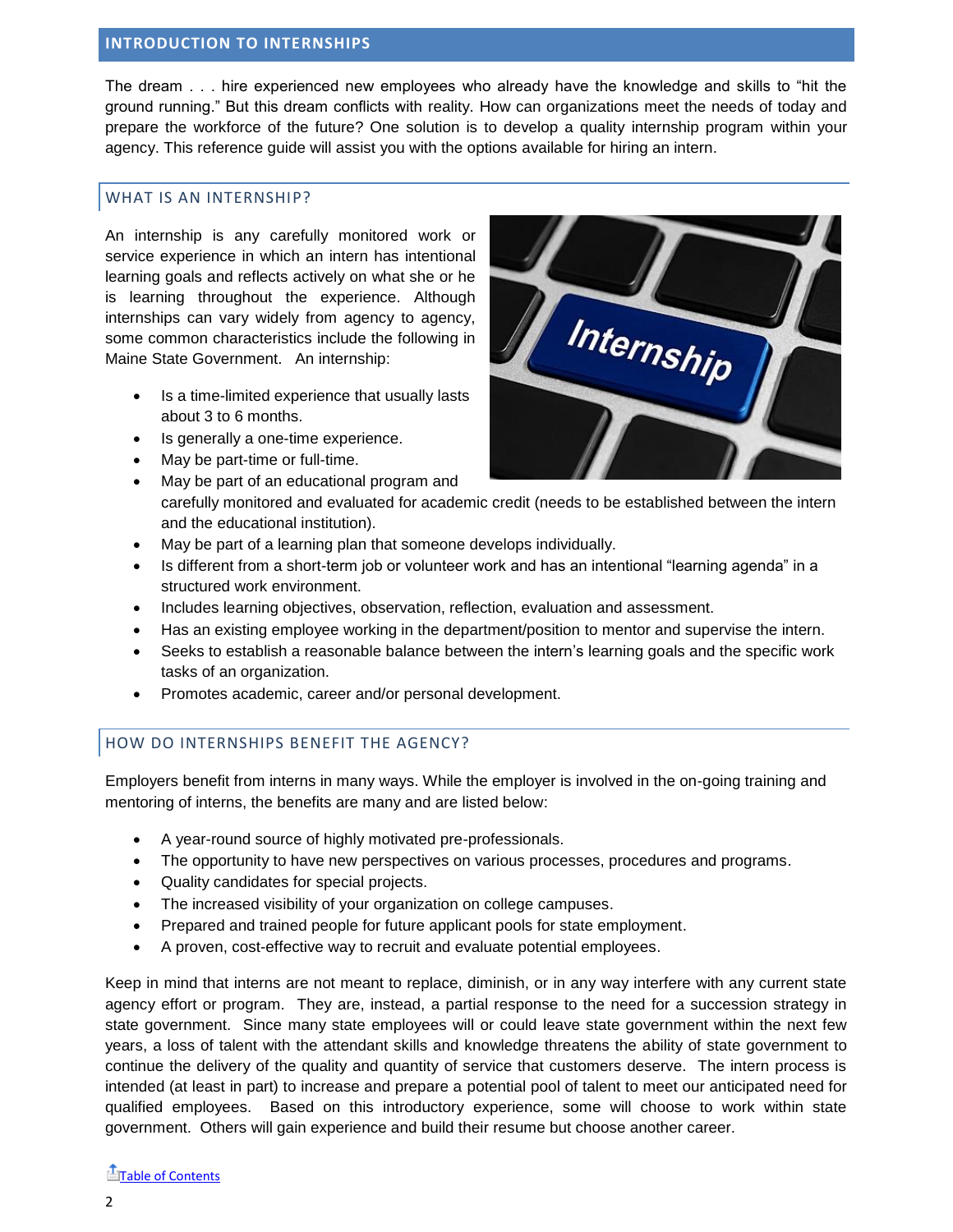#### <span id="page-3-1"></span><span id="page-3-0"></span>INTERN BASE

The intern candidates could include college and university students (graduate and undergraduate), junior/community college students, retired or ex-military personnel (including transitioning service members) and trade school students/graduates.

#### <span id="page-3-2"></span>PURPOSE

- 1) Intern resume building.
- 2) Intern experience building while working on meaningful projects within state government.
- 3) Intern exposure to state government.
- 4) Increase in the future applicant pool for state employment.
- 5) Increase the possibility of people staying in Maine.
- 6) Intern skill and knowledge building, networking, and increased personal development.

#### <span id="page-3-3"></span>PROJECT SPECIFIC EMPHASIS

All interns should be matched through a competitive interview process to a specific meaningful project or set of projects that will contribute to intern growth while assisting the agency in better serving customers; these projects must be developed and managed by state agencies and should not extend beyond six (6) months. **[Appendix 1](#page-7-0)** contains a form to assist you in outlining your project.

#### <span id="page-3-4"></span>EXPANSION OF GROWTH

The above project-specific effort does not preclude intern growth by involvement in other appropriate agency work (i.e. attending a staff meeting, taking a field trip, reviewing a proposal prior to becoming policy, etc.) and having formal intern-intern or intern-staff interactions such as lunch learning sessions or socializing, both of which would broaden the intern experience.

#### <span id="page-3-5"></span>ACADEMIC INTERNS

Academic Interns should be matched (after screening by the academic institution prior to application submission to this program) to projects based on their skills and knowledge and the requirements of the project; some of the matching intern criteria could include:

- 1) GPA (Grade Point Average)
- 2) Degree program
- 3) Credits already earned
- 4) Specific courses already taken
- 5) Instructor recommendation or standard "hiring equivalent" recommendations
- 6) Relevant personal attributes such as initiative, communications, creative, interpersonal skills
- 7) Interest in interning on this project

#### MILITARY, TRADE SCHOOL, OR INTERNS NOT ASSOCIATED WITH ACADEMIA

Military requirements and trade school students/graduates or, Interns not associated with academia, could include:

- 1) Life experience
- 2) Technical training
- 3) Field of expertise

[Table of Contents](#page-1-0)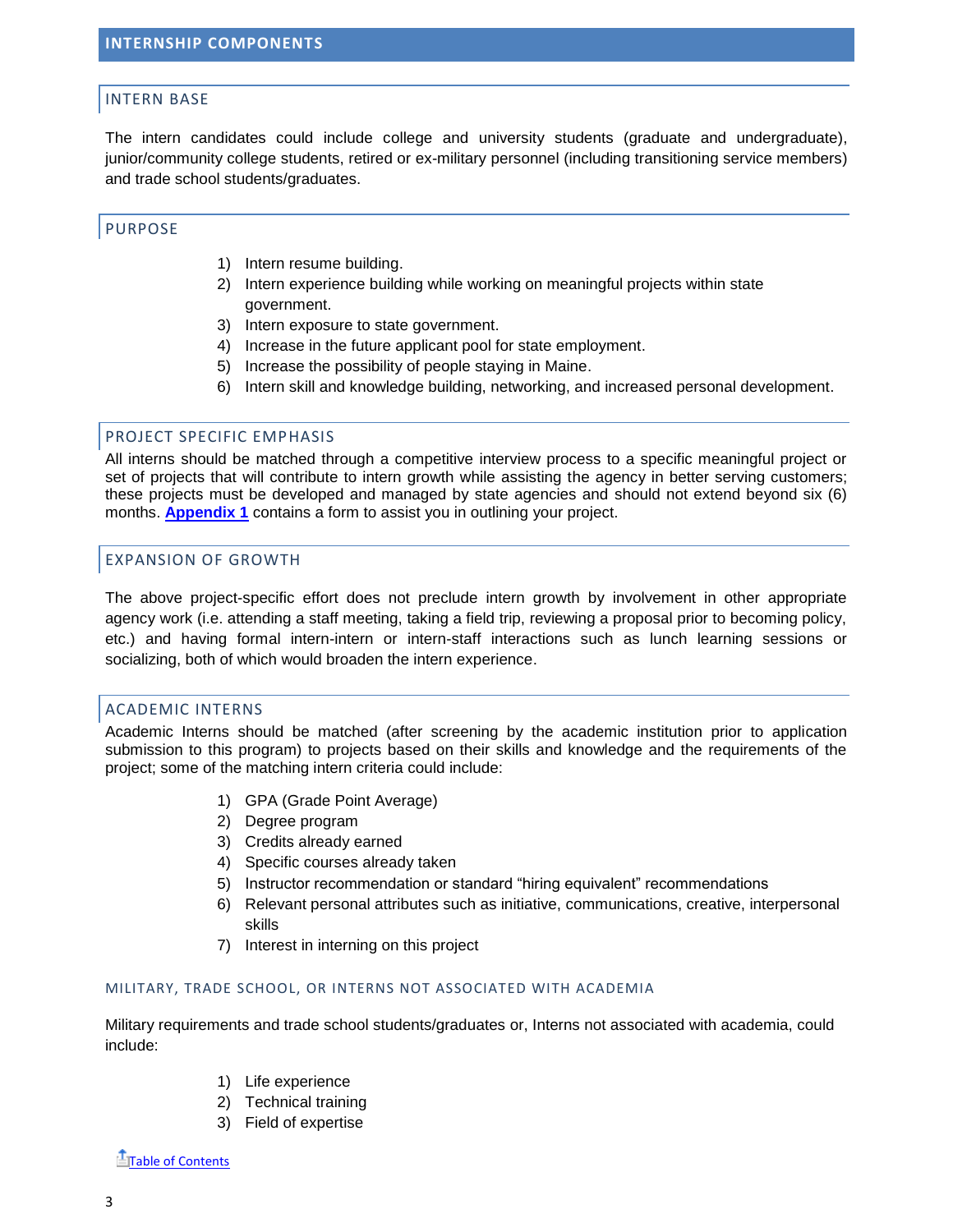- 4) Standard "hiring equivalent" recommendations
- **5) To be eligible for the State of Maine Project Internship Program veterans must have a discharge other than dishonorable.**
- 6) Appropriate skills and knowledge as it relates to the project(s)
- 7) Relevant personal attributes
- 8) Interest in interning on project(s)

#### <span id="page-4-0"></span>REQUIREMENTS FOR PROJECT DEVELOPMENT

- 1) Project leader/contact person
- 2) Length of project and approximate start/end date
- 3) Minimum project-specific knowledge/skills of intern
- 4) Expected outcome
- 5) Statement as to the growth benefits for the intern (note: some projects may involve more than one intern and sometimes with a mix of state employees)
- 6) Identified project metrics so success is more easily measured.

#### <span id="page-4-1"></span>LEARNING AGREEMENT



Each agency should create a project-specific learning agreement/contract (see **[Appendix 2](#page-9-0)**) that states what the intern will learn/be exposed to; and, noting the agency expectations of the intern during the internship (i.e. highlights the obligations of both parties built around the expected learning from work on any given project). This agreement will identify the intern mentor who acts as a guide and confidante for agency matters and issues.

Selecting an intern is much like selecting a permanent employee; you are looking for the person with the skills and talents that match what you need. Because this will be a limited duration

relationship, it is important that you carefully define what you are looking for in an intern so that you can recognize it when it is presented to you. You should also decide ahead of time if you are willing to negotiate on job duties, salary/stipends, etc.

Whether or not to pay your intern is a decision that must be made internally before the internship is announced. Make sure that:

- 1) Learning objectives are clear.
- 2) The intern is supervised by a staff member.
- 3) You have not guaranteed a job upon completion of the internship or graduation.
- 4) The intern may be required by their educator to prepare a written work related to the experience and submit it to a faculty advisor.
- 5) There may be grants available to pay your intern. Check with professional associations and private foundations.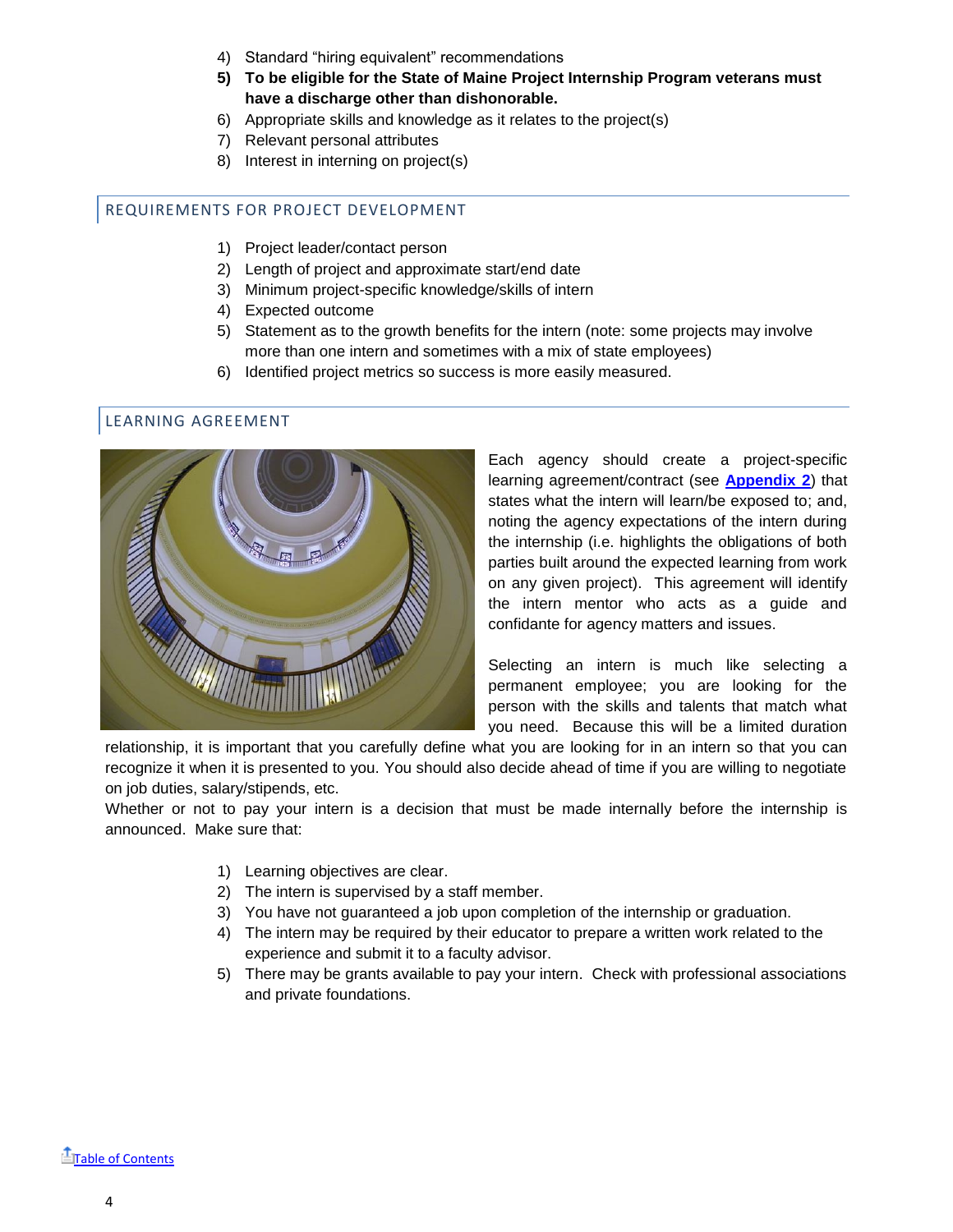#### <span id="page-5-0"></span>OTHER IMPORTANT CONSIDERATIONS

- **Agency intern committee**: Each agency or bureau should have an intern committee to assist in being the point of contact for all agency projects, selection and new employee integration requirements, and promoting the program within the agency.
- **Intern selection:** Intern selection should be similar to any other hiring process; that is, there should be an interview, a resume should be provided, and the intern-project match should establish desired project-specific goals.
- **Agency preparation:** All participating agencies should be prepared for an intern's



first day with a formal welcoming, work station readiness (space, computer, phone, internet access, etc.), project contact person and mentor available for a briefing. Include HR to ensure any "new hire" requirements are completed (such as vehicle use form) and be sure to introduce the intern to appropriate upper manager(s).

- **Intern presentations**: It is highly suggested that each successful internship end with a short presentation to upper management, a Commissioner, or even the Governor at which the intern explains the project, how the intern approached it, and the results; this effort will raise the profile and prestige of the program and add to the learning experience for each intern.
- **Intern and agency feedback:** Interns need formal and periodic feedback on progress made/agency appreciation for the work being done just as the agency needs to monitor each internship to at least be aware of a problem early enough to resolve it (e.g. coaching, offering assistance, providing some training, etc.).
- **Program monitoring and evaluation**: Each agency involved in the internship should monitor the program so real time adjustments (better assuring a successful intern experience) can be made while evaluating the long-term effects on the agency, agency personnel, and agency productivity. Tracking data indicating that a percentage of interns came into state government or had other successful outcomes could also assist in future intern recruitment.
- **Special arrangements**: There might be certain situations consistent with ADA and other legal requirements where some of the intern work might be done from a remote location or on-site with reasonable accommodation.

**T**[Table of Contents](#page-1-0)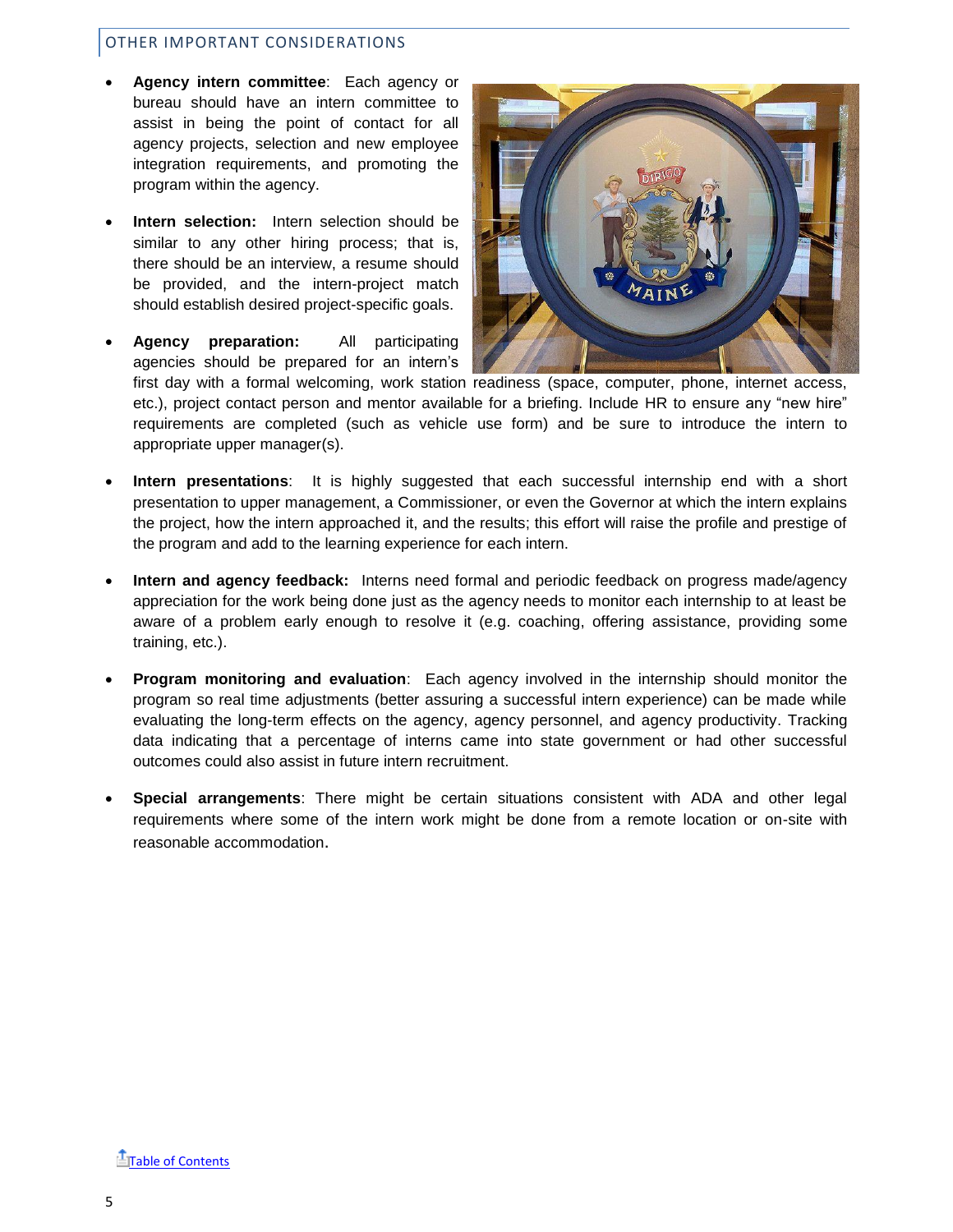#### <span id="page-6-1"></span><span id="page-6-0"></span>SUMMER INTERNSHIP PROGRAMS

**Maine State Government Internship Program (Margaret Chase Smith Policy Center):** Collaborative process between the Office of the Governor, the Bureau of Human Resources, numerous Maine state government agencies and the Margaret Chase Smith Policy Center. Typically, the program is announced in January of each year. The announcement includes explanation of the process, forms required and timeline/deadlines for participating State agencies. The Margaret Chase Smith Policy Center receives candidate applications, interviews and selects the person for the designated and approved internship position within the agency making the request. Additional information is available on their website: <https://mcspolicycenter.umaine.edu/for-students/maine-government-summer-internship-program/>

#### <span id="page-6-2"></span>YEAR-ROUND OPTIONS

**Student and General Interns**: Established as "project" or "permanent" positions. The Student Intern and General Intern classifications were set up to allow agencies to establish permanent positions. These are "head count" positions with funding approved through the typical legislative process. In these cases, employees are placed in the positions as "acting capacity." "Project Intern" positions need to be reestablished each time there is a need identified for such a position. Unlike a "permanent" intern position, financial orders are required. It is important to work with your Service Centers to ensure proper accounting for the positions. Interns provide paraprofessional work in any variety of professional or technical fields and provide support work to agencies within State government. Work is performed under immediate supervision.

- **Student Intern** (see *[Appendix 3](#page-11-0)*): Defined as a student currently enrolled *AND* who has completed the first half of a formal post-secondary educational or technical training program in the field associated with the particular position. Positions in this classification apply knowledge and skills developed in an academic environment to the actual workplace in order to gain exposure to the work environment and learn various aspects of the field on-the-job. Agencies with the need for an intern are responsible for all new hire integration (including advertising, interviewing and hiring decision).
- **General Intern** (see *[Appendix 4](#page-13-0)*): Defined as a person who has completed a certified apprentice program, military training or other formal post-secondary educational program in the field associated with the particular position. Positions in this classification apply knowledge and skills developed in a military, vocational, or other formal training environment to the actual workplace in order to gain exposure to the work environment and learn various aspects of the field on-the-job. Agencies with the need for an intern are responsible for all new hire integration (including advertising, interviewing and hiring decision).

**Contract Intern:** A contracted intern could be currently enrolled as a student in a post-secondary educational program in the field associated with the particular position; or have completed a certified apprentice program, military training, or other formal post-secondary educational program in the field associated with the particular position. A Financial Order is NOT required to fund a contract position. Funding can be from any funding source the Agency has available (including private funding sources not associated with Maine State Government). However, agency personnel must meet the Division of Purchases policies and procedures.

Contracting with an individual to fill an internship in State Government is considered a "purchase" and requires coordination with the Division of purchases [\(http://www.maine.gov/purchases/](http://www.maine.gov/purchases/) )

[Table of Contents](#page-1-0)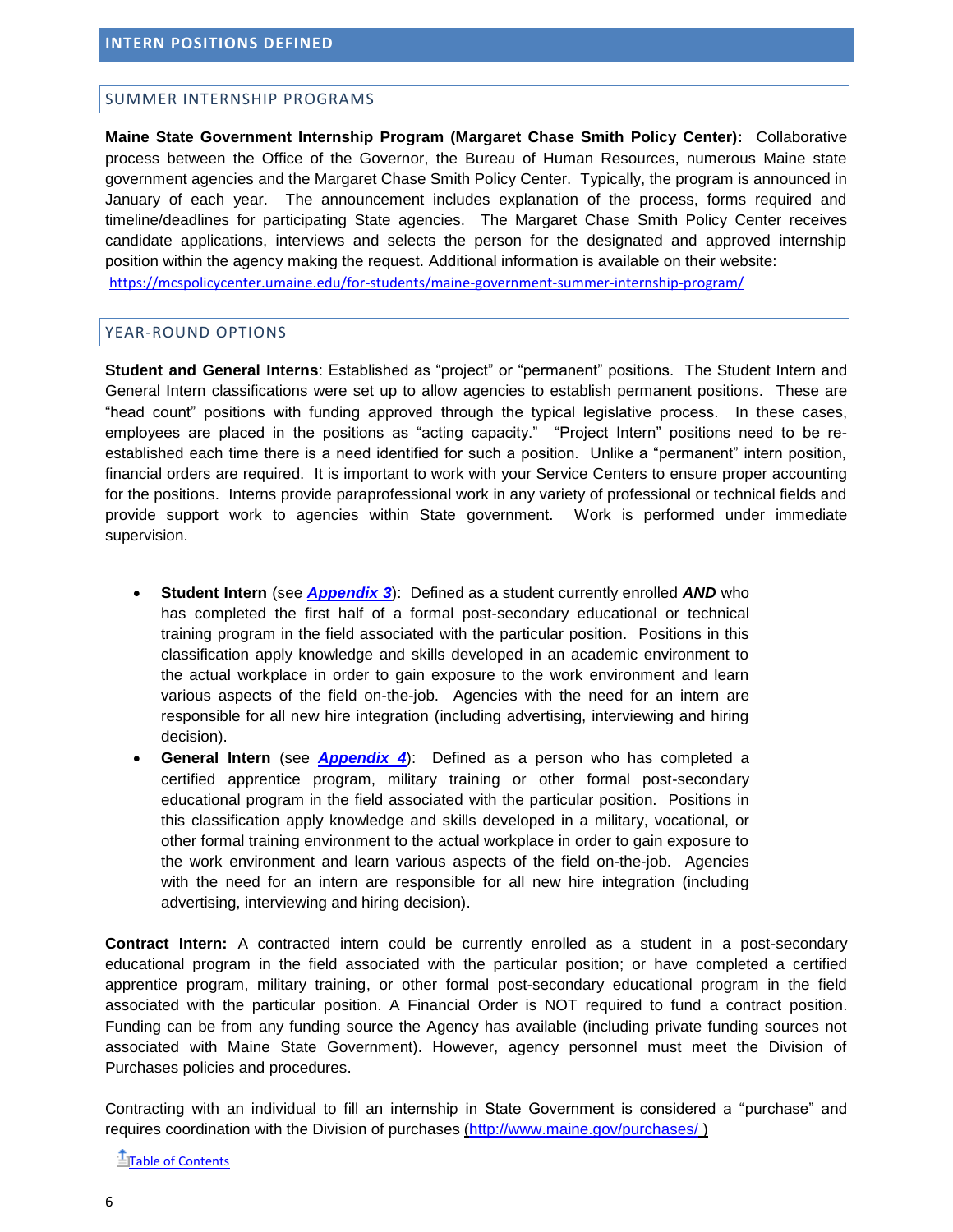[Return to Project Specific Emphasis](#page-3-3)

# **State of Maine Project Internship**

# **Agency/Contact Information and Project Outline**

<span id="page-7-0"></span>

| Department:                        | Division/Unit:           |                                      |  |  |  |  |  |  |
|------------------------------------|--------------------------|--------------------------------------|--|--|--|--|--|--|
| Location:                          | <b>Physical Address:</b> |                                      |  |  |  |  |  |  |
| Length of Project:                 | <b>Start</b>             | End                                  |  |  |  |  |  |  |
| (max 24 weeks/ 6 months)           | Date:                    | Date:                                |  |  |  |  |  |  |
| Number of Interns Needed:          | 3 <br> 2                 | more than $3 \Box$ (enter<br>number) |  |  |  |  |  |  |
| Project Leader (name, title):      |                          |                                      |  |  |  |  |  |  |
| Project Leader Phone:              | Email:                   |                                      |  |  |  |  |  |  |
| Mentor (name/title):               |                          |                                      |  |  |  |  |  |  |
| (if different from Project Leader) |                          |                                      |  |  |  |  |  |  |
| <b>Mentor Phone:</b>               | Email:                   |                                      |  |  |  |  |  |  |
|                                    |                          |                                      |  |  |  |  |  |  |

# **Project Details**

**Project Title:**

**Project Description:** *Describe the overall project details.*

**Knowledge/ skills required for project:** *Describe the basic knowledge and skills an intern would be expected to have in order to successfully complete the internship project.*

**Project Goals:** *Describe the anticipated goals or outcome of the project. ( Be as specific as possible using measurable goals.)*

**Role of Intern:** *Describe intern's responsibilities on project.*

**[Table of Contents](#page-1-0)**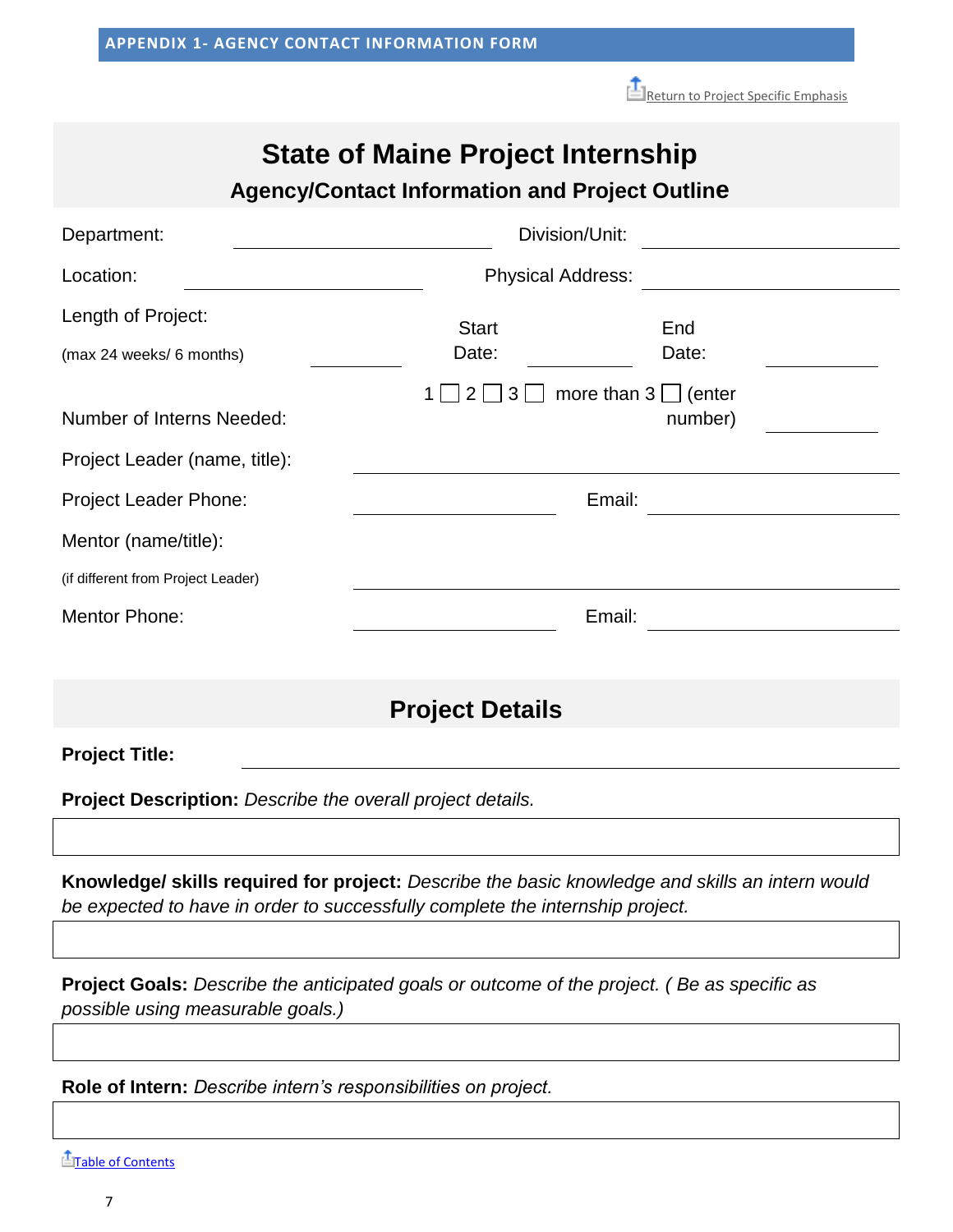**Anticipated Intern Outcomes:** *Describe the benefits the intern will gain from this learning experience.*

**Project Completion:** *Describe any expected reports, presentation or other opportunities for the intern to share the experience and what they learned.*

# **Agency Approval**

Name of Department Approval Date

Authorized Signature **Printed Name and Title** 

**T**[Table of Contents](#page-1-0)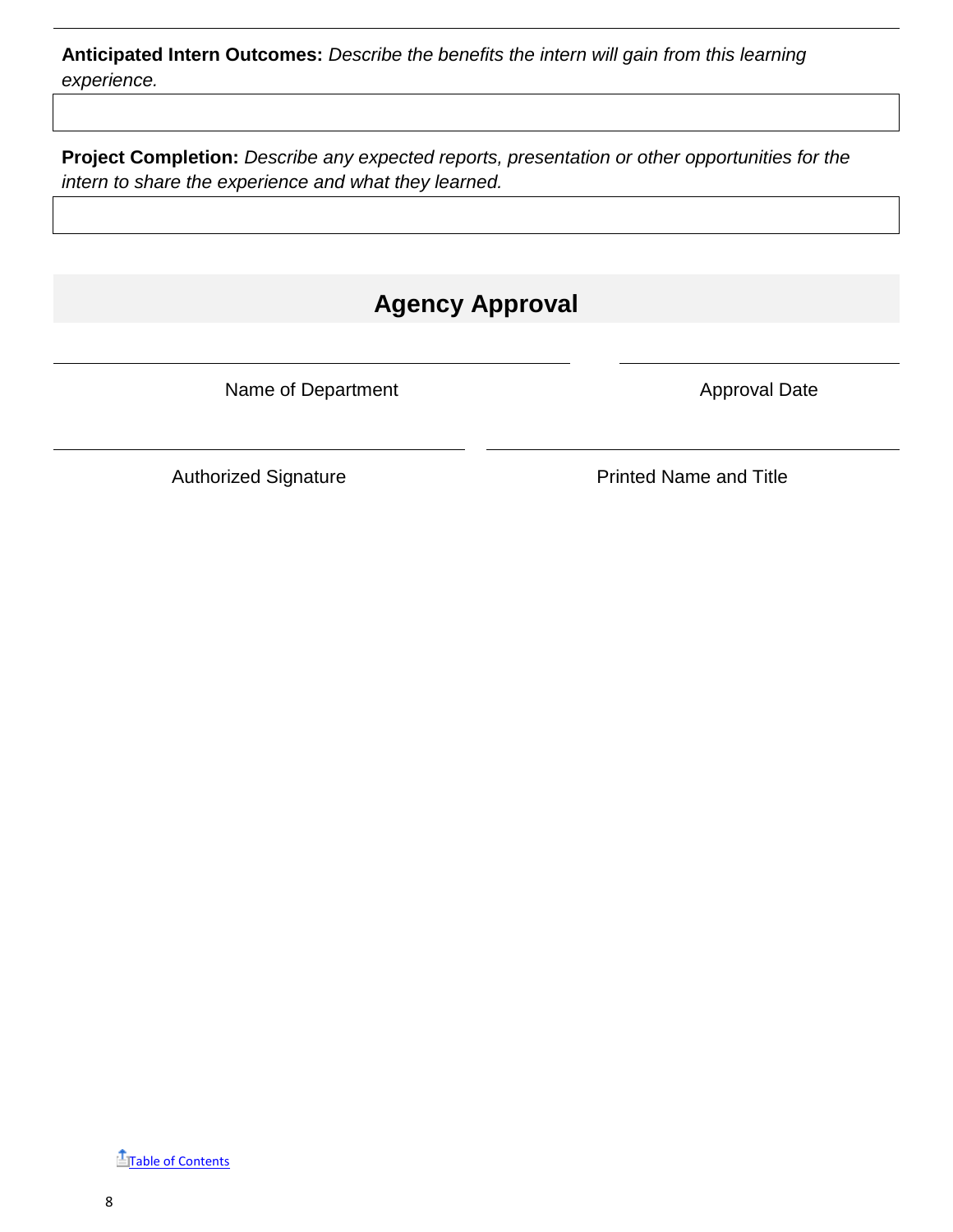# <span id="page-9-0"></span>State of Maine Project Internship Learning Agreement Contact Information

| Department:                           |  |  |                          | Unit: |        |  |  |  |
|---------------------------------------|--|--|--------------------------|-------|--------|--|--|--|
| Location:                             |  |  | <b>Physical Address:</b> |       |        |  |  |  |
| Project Leader (name, title):         |  |  |                          |       |        |  |  |  |
| Project Leader Phone:                 |  |  |                          |       | Email: |  |  |  |
| Mentor-Name Title:                    |  |  |                          |       |        |  |  |  |
| (if different from Project<br>Leader) |  |  |                          |       |        |  |  |  |
| Mentor Phone:                         |  |  |                          |       | Email: |  |  |  |
| Intern Name:                          |  |  |                          |       |        |  |  |  |
| Intern Phone:                         |  |  |                          |       | Email: |  |  |  |
| Intern Address:                       |  |  |                          |       |        |  |  |  |
|                                       |  |  |                          |       |        |  |  |  |
|                                       |  |  |                          |       |        |  |  |  |

#### **Project Duration Detail**

| <b>Start Date</b>   |  | End Date   |  |
|---------------------|--|------------|--|
| <b>Total Hours</b>  |  | Hours/week |  |
| Wages (\$ per Hour) |  |            |  |

This AGREEMENT, made this day of is by and between the State of Maine, hereinafter called "Department," and , hereinafter called "Intern." WHEREAS IT IS AGREED THAT: The Department will provide the following learning experiences to the Intern: *(Project Proposal description of Anticipated Intern Outcomes)*

The Intern agrees to the following expectations of the Department: *(Project Proposal Role of Intern)*

Project Description & Purpose: (*Describe the project goals and anticipated outcomes*)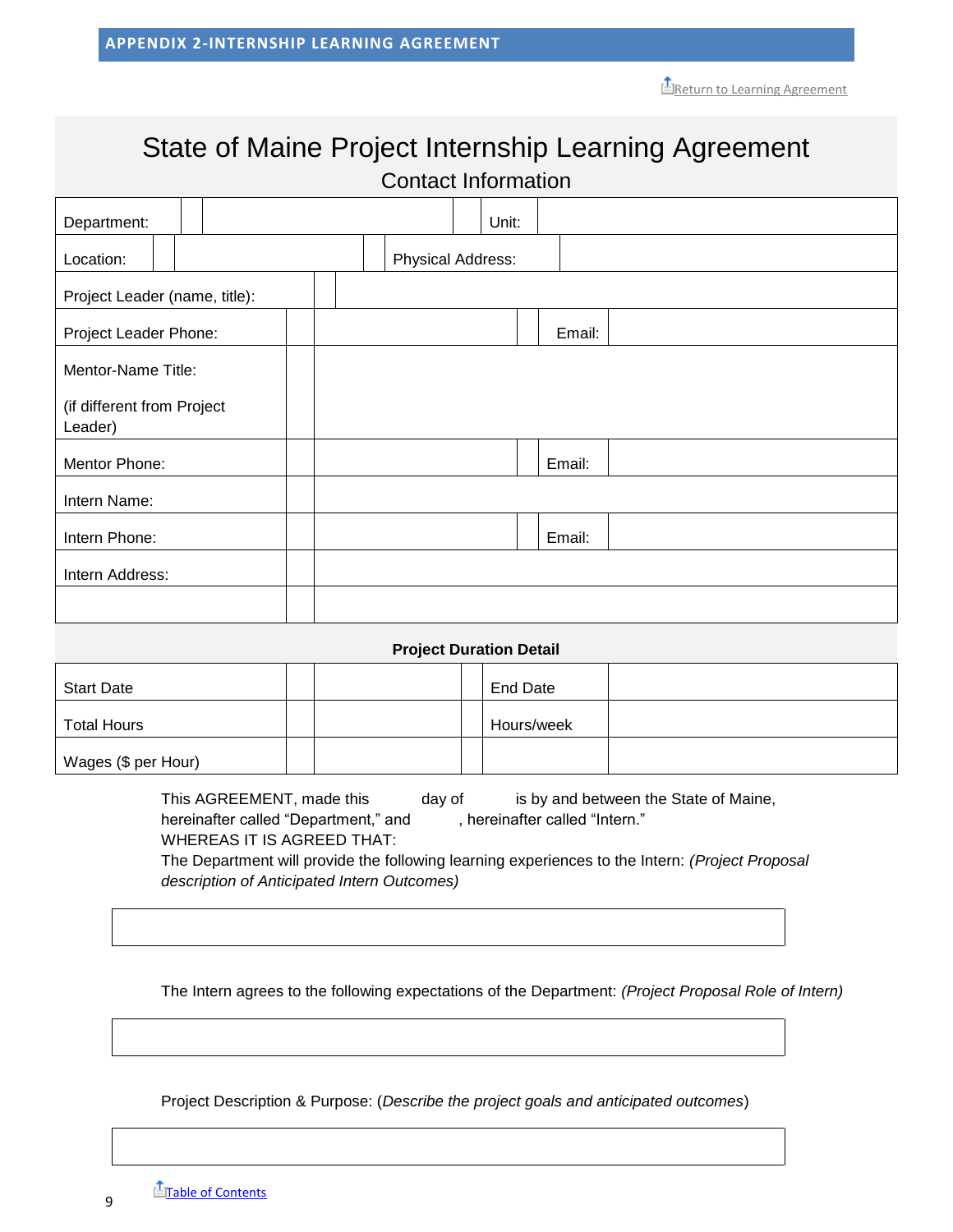(Intern Name) (Name of Department/Agency)

Intern Signature **Authorized Signature** Authorized Signature

Printed Name/Title

**T**[Table of Contents](#page-1-0)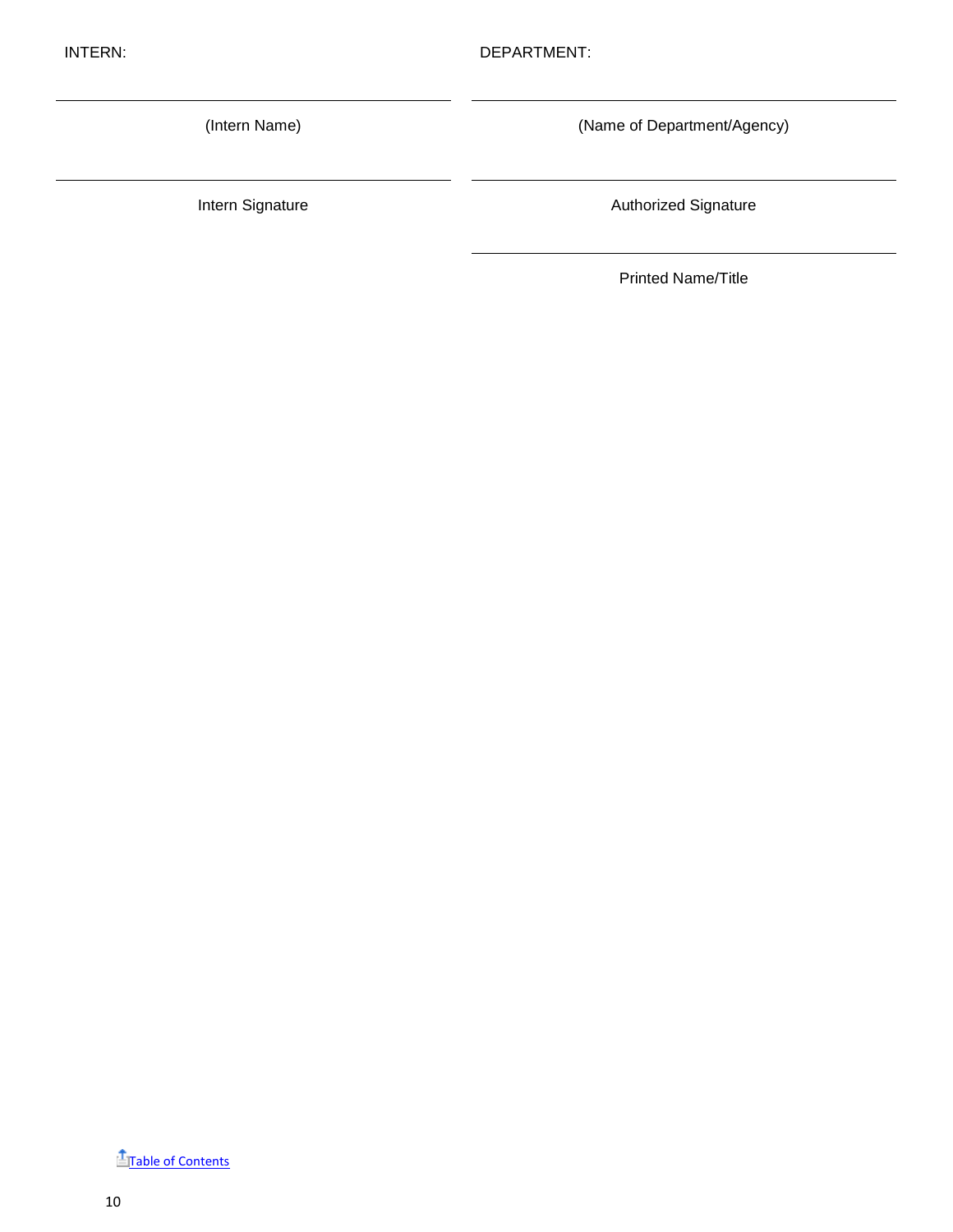**[Intern Positions Defined](#page-6-0)** 

## STUDENT INTERN

<span id="page-11-0"></span>Miscellaneous 3300

Not Elsewhere Classified **Range 01 Range 01** 

Worker 0413

DESCRIPTION: This is paraprofessional support work in any of a wide variety of professional or technical fields. Positions in this classification apply knowledges and skills developed in an academic environment to the actual workplace in order to gain exposure to the work environment, learn various aspects of the field on-the-job, and provide support work to a state agency. Work is performed under immediate supervision.

REPRESENTATIVE TASKS: (*A position may not be assigned all the duties listed, nor do the listed examples include all the duties that may be assigned.)*

- … Performs increasingly complex administrative and/or technical tasks associated with the field of study in order to provide support to the agency and to learn various aspects of the profession.
- … Analyzes various situations, organizations, and/or problems and applies learned knowledges in order to develop recommendations designed to increase organizational and/or program efficiency and effectiveness.
- … Reports on actions taken, analyses performed, and work produced in order to provide user, system, and/or program documentation.

KNOWLEDGES, SKILLS, AND ABILITIES REQUIRED: (*These are required to successfully perform the work assigned.)*

- … Knowledge of the basic principles and practices of the profession associated with the position.
- … Knowledge of the basic technical aspects of the field of work associated with the position.
- … Ability to compile and analyze information and develop recommendations.
- … Ability to follow oral and written instructions.
- … Ability to communicate effectively orally and in writing.

MINIMUM QUALIFICATIONS: (*Entry level knowledges, skills, and/or abilities may be acquired through, BUT ARE NOT LIMITED TO the following coursework/training and/or experience.)*

Must be currently enrolled in and have completed the first half of a formal post-secondary educational program in the field associated with the particular position.

Intern MIS1005100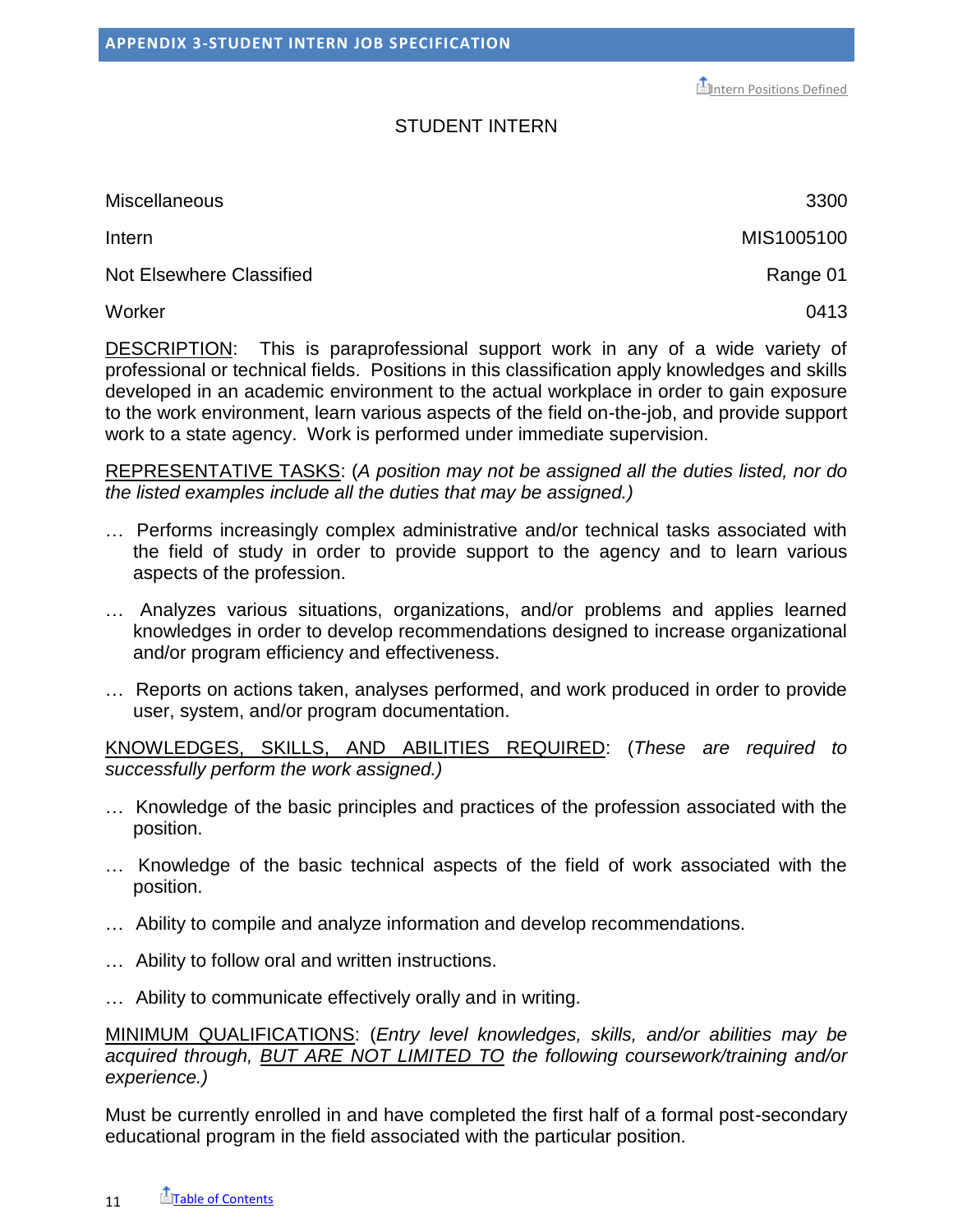SPECIAL REQUIREMENTS: (*These must be met prior to a student being hired in this classification.)*

A contract or other written agreement between the academic institution, the student, and the employing state agency must be in effect documenting the following:

- 1. the duration of the internship (not to exceed one (1) academic year);
- 2. minimum performance standards;
- 3. performance review guidelines; and
- 4. academic credit (if any) to be earned.

EXAM PLAN: (*This must be successfully completed by all employees prior to attaining permanent status in this class.)*

Direct Hire.

## SPECIAL NOTE:

Positions in this classification are intended to be established as Project positions (nonstatus) with a duration not to exceed one calendar year. Agencies may establish permanent positions (to eliminate the need to reestablish Project positions each year), but such positions may only be filled on an Acting Capacity (non-status) basis.

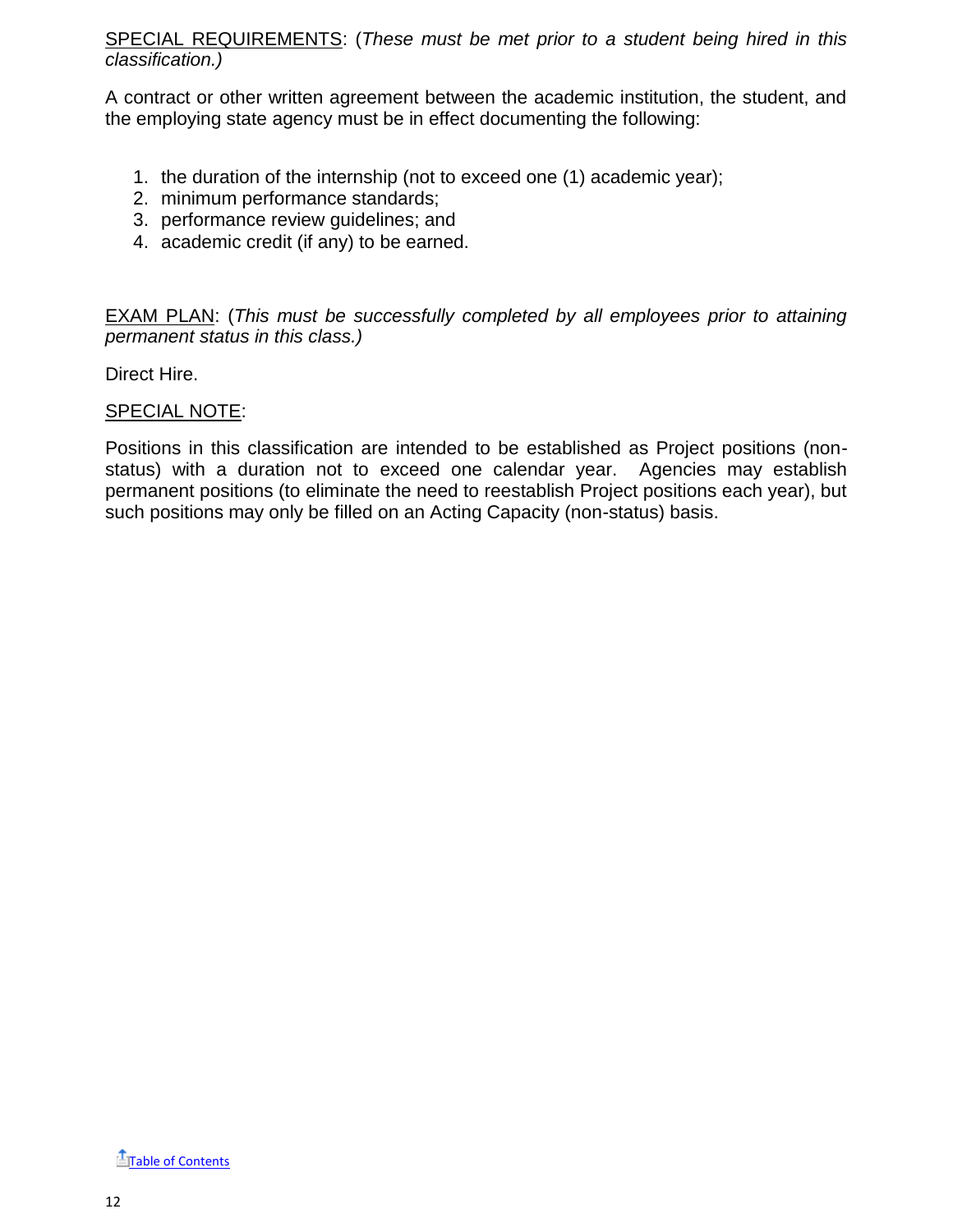**[Intern Positions Defined](#page-6-0)** 

## GENERAL INTERN

<span id="page-13-0"></span>Miscellaneous 3302

Intern MIS1005101

Not Elsewhere Classified **Range 01 Range 01** 

Worker 0413

DESCRIPTION: This is paraprofessional support work in any of a wide variety of professional or technical fields. Positions in this classification apply knowledges and skills developed in a military, vocational, or other formal training environment to the actual workplace in order to gain exposure to the work environment, learn various aspects of the field on-the-job, and provide support work to a state agency. Work is performed under immediate supervision.

REPRESENTATIVE TASKS: (*A position may not be assigned all the duties listed, nor do the listed examples include all the duties that may be assigned.)*

- Performs increasingly complex administrative and/or technical tasks associated with the field of study or previous work experience in order to provide support to the agency and to learn various aspects of the profession.
- Analyzes various situations, organizations, and/or problems and applies learned knowledge in order to develop recommendations designed to increase organizational and/or program efficiency and effectiveness.
- Reports on actions taken, analyses performed, and work produced in order to provide user, system, and/or program documentation.

KNOWLEDGES, SKILLS, AND ABILITIES REQUIRED: (*These are required to successfully perform the work assigned.)*

- Knowledge of the basic principles and practices of the profession associated with the position.
- Knowledge of the basic technical aspects of the field of work associated with the position.
- Ability to compile and analyze information and develop recommendations.
- Ability to follow oral and written instructions.
- Ability to communicate effectively orally and in writing.

MINIMUM QUALIFICATIONS: (*Entry level knowledges, skills, and/or abilities may be acquired through, BUT ARE NOT LIMITED TO the following coursework/training and/or experience.)*

Must have completed a certified apprentice program, military training, or other formal post-secondary educational program in the field associated with the particular position.

SPECIAL REQUIREMENTS: (*These must be met prior to a student being hired in this classification.)*

13